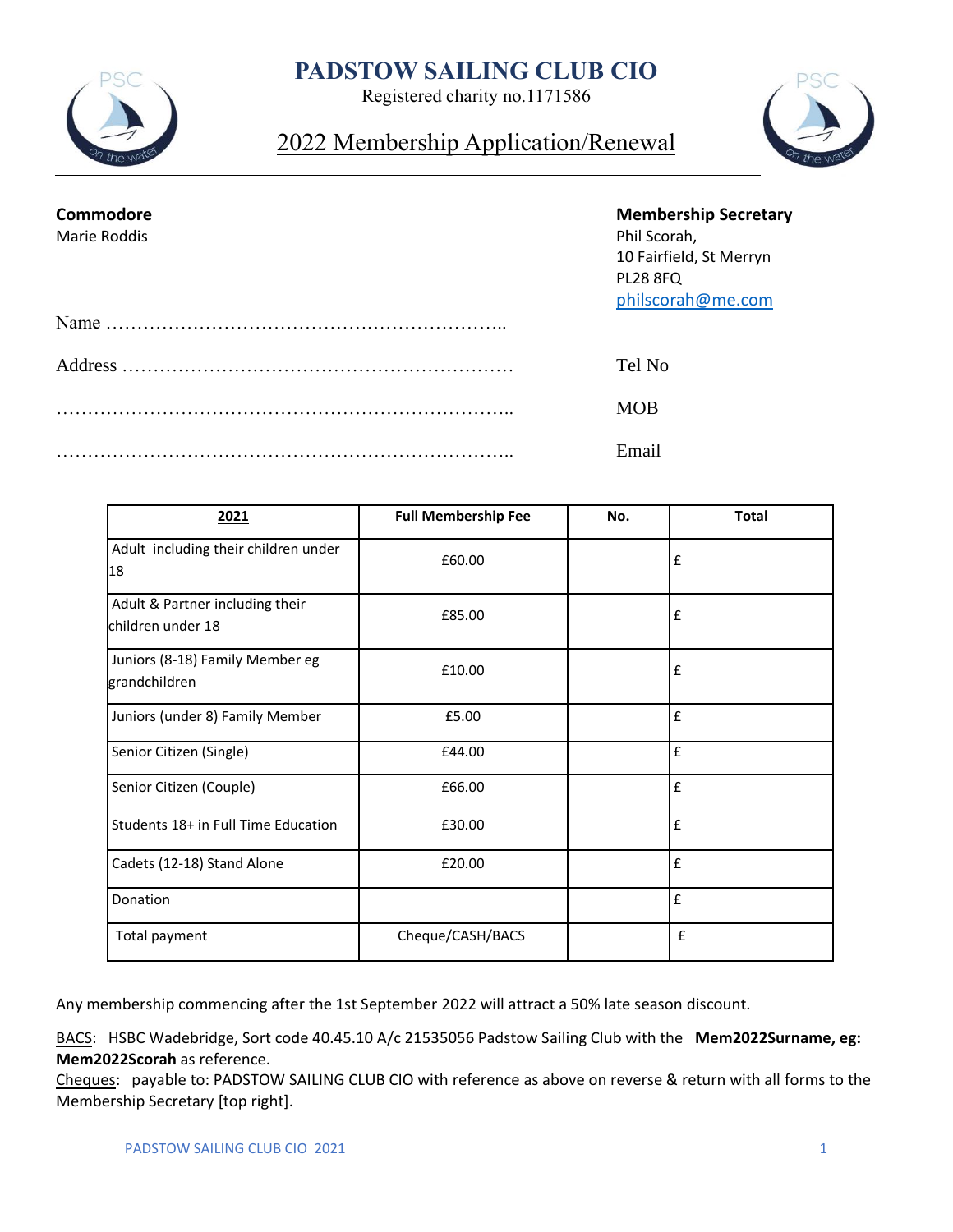### **Please enter full names of all members plus the ages of children under 18.**

I/We confirm that I/we have read and accept the conditions in the Important Notice on page 4 and will abide by the Club's rules and sailing instructions.

Signed: .................................................................. Date: ……………………..

### **Gift Aid Declaration**

**If you can, please complete the Gift Aid Declaration below so we can claim the income tax you paid on your contributions.** NB: You must pay an amount of income tax and / or capital gains tax for each tax year that is at least equal to the amount of tax that the CIO will reclaim on your gifts for that tax year Please notify the club if your circumstances change.

Please treat all gifts of money that I make today and in the future as Gift Aid donations to Padstow Sailing Club CIO

Signed: ........................................................................ Date: ……………………..

Name: (Please print) ........................................................................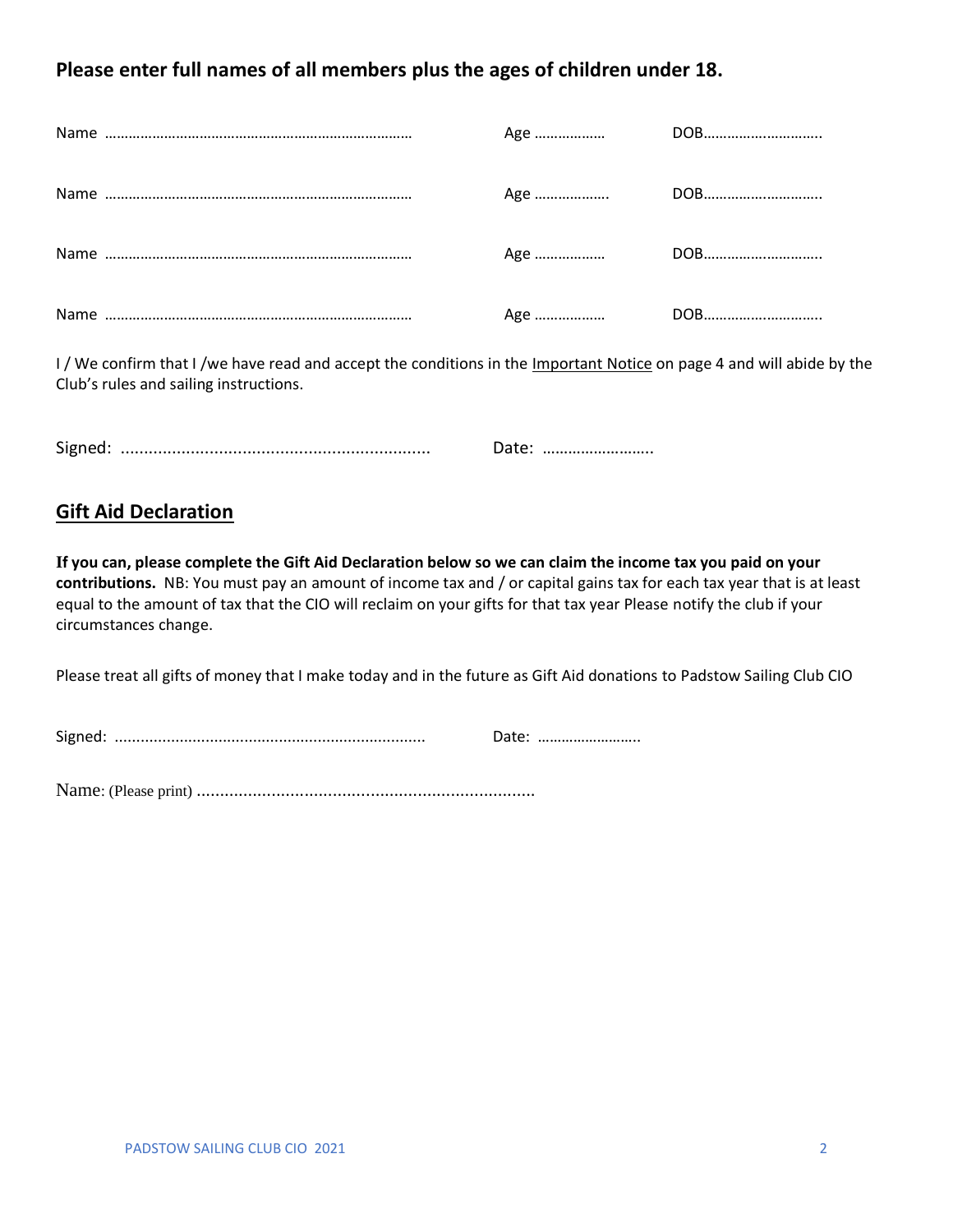## **PADSTOW SAILING CLUB CIO**

#### **Use of Personal Data Consent Form**

Your privacy is important to us, and we want to communicate with Padstow Sailing Club members in a way which has their consent and is in line with UK law on data protection. Because of a change in UK law, we now need your active consent as to how we contact you. Please fill in the contact details to communicate with you:

By signing this form, you are confirming that you are consenting to Padstow Sailing Club CIO holding and processing your personal data on computer for the following purposes (please tick the boxes where you wish to give consent).

I consent to Padstow Sailing Club:-

- $\Box$  Including my details in the Padstow Sailing Club directory which is only used by committee members to contact me and to record my details and preferences.
- $\Box$  Contacting me by post phone or email.
- $\Box$  Keeping me informed about news, events and activities both social and sailing organized by and or at the Padstow Sailing Club
- $\Box$  Allowing my name, address, telephone number and email address to be published in a list of members held in the clubhouse and available to other members.

Signed: .................................................................. Date: ……………………..

### **Use of Personal Data Terms and Conditions**

You can grant consent to all the purposes; one of the purposes or none of the purposes. Where you do not grant consent, we will not be able to use your personal data; (so for example we may not be able to let you know about forthcoming events); except in certain limited situations, such as where required to do so by law or to protect members of the public from serious harm.

You can withdraw or change your consent at any time by contacting the Padstow Sailing Club. Please note that all processing of your personal data will cease once you have withdrawn consent, other than where this is required by law, but this will not affect any personal data that has already been processed prior to this point.